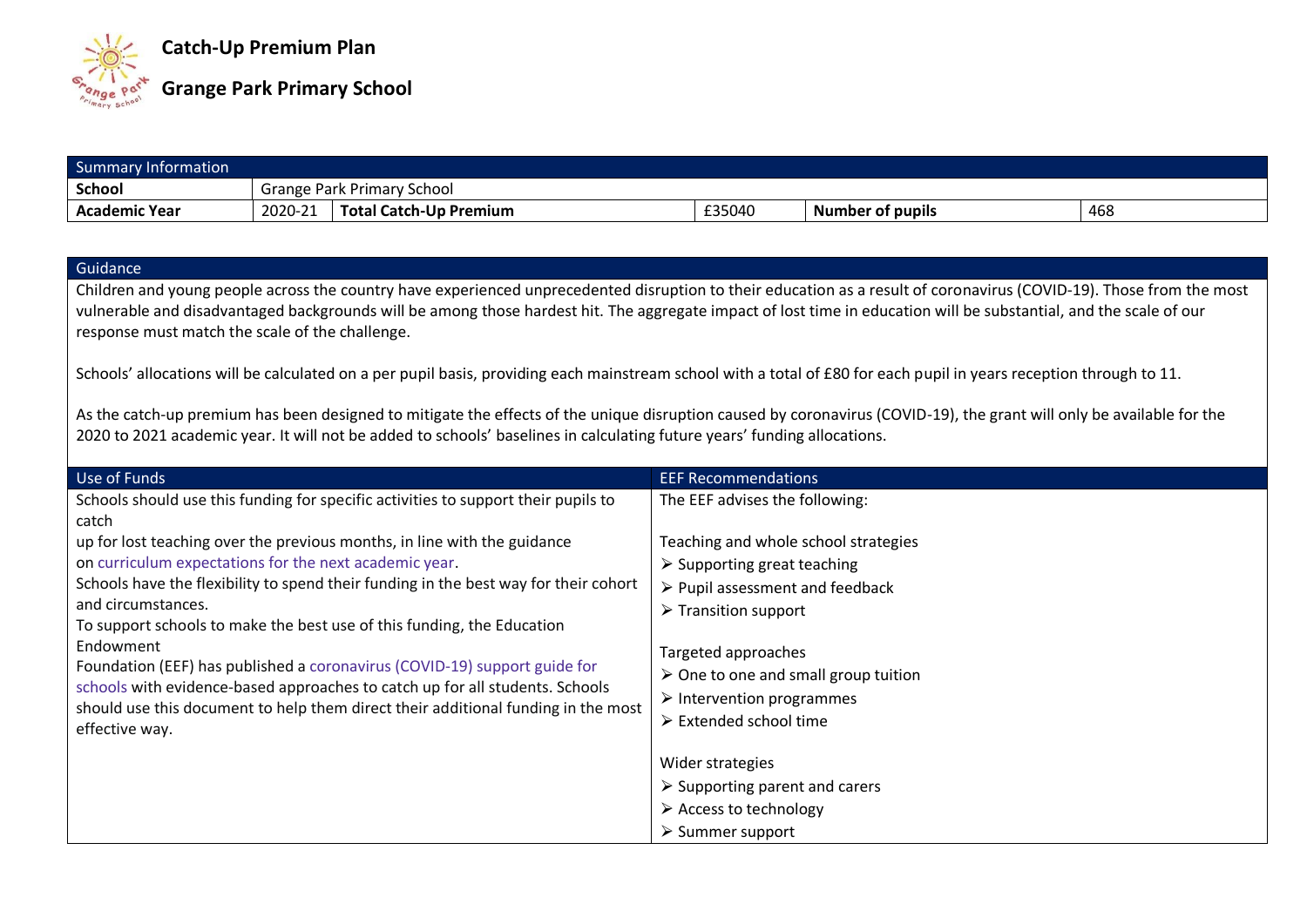| Identified impact of lockdown |                                                                                                                                                                                                                                                                                                                                                                                                                                                                           |
|-------------------------------|---------------------------------------------------------------------------------------------------------------------------------------------------------------------------------------------------------------------------------------------------------------------------------------------------------------------------------------------------------------------------------------------------------------------------------------------------------------------------|
| Writing                       | The opportunity to develop and practise writing skills. During lockdown learning we supported children to continue to develop their knowledge of<br>age-appropriate grammar. Those children who evidently didn't write much during lockdown have struggled with their resilience and stamina for<br>writing as well as their fluency to write applying the elements of grammar taught through lockdown.                                                                   |
| Maths                         | Specific content has been missed. Recall of basic skills has suffered - children are not able to recall addition facts, times tables and have forgotten<br>once taught calculation strategies.                                                                                                                                                                                                                                                                            |
| <b>Mental Health</b>          | Within our community our children have had very different experience of the pandemic and lockdown. For some children it has been a positive<br>experience - getting to spend more time with family members and spending time doing things as a family - for others it has had a detrimental<br>impact on their own and family members mental health - family covid related bereavements, significant declines in the mental health of our<br>children and their families. |

| Planned expenditure - The headings below are grouped into the categories outlined in the Education Endowment Foundation's coronavirus support guide for schools)                                                                                                                                                                |                                                                                                                                                                                                                                                                                                                        |                                                                                                                                                                                                               |                   |                        |  |  |
|---------------------------------------------------------------------------------------------------------------------------------------------------------------------------------------------------------------------------------------------------------------------------------------------------------------------------------|------------------------------------------------------------------------------------------------------------------------------------------------------------------------------------------------------------------------------------------------------------------------------------------------------------------------|---------------------------------------------------------------------------------------------------------------------------------------------------------------------------------------------------------------|-------------------|------------------------|--|--|
| i. Teaching and whole-school strategies                                                                                                                                                                                                                                                                                         |                                                                                                                                                                                                                                                                                                                        |                                                                                                                                                                                                               |                   |                        |  |  |
| <b>Desired outcome</b>                                                                                                                                                                                                                                                                                                          | Chosen approach and anticipated cost                                                                                                                                                                                                                                                                                   | Impact (once reviewed)                                                                                                                                                                                        | <b>Staff lead</b> | <b>Review</b><br>date? |  |  |
| Supporting great teaching<br>The foundation curriculum will be planned with<br>increasing detail and consideration for how prerequisite<br>knowledge will be taught alongside new<br>learning so that knowledge gaps can be reduced.<br>Quality first teaching ensures all children are challenged<br>and reach their potential | <b>Cornerstones Curriculum Maestro providing sequences</b><br>of learning that can be supplemented by staff. Time<br>saved in planning and resourcing can be spent on<br>planning how to address gaps. - £990.00<br>White Rose Maths revised small steps planning<br>White Rose Premium resources purchased. - £139.00 | Staff have improved their cross<br>curricular links to enable pupils<br>to see how their learning flows.<br>Maths deep dive showed that<br>where children were able to use<br>manipulatives fluency improved. | LM / RM<br>JF     | <b>Mar 21</b>          |  |  |
| Quality resources (including manipulatives in maths) are<br>used to support quality first teaching / small group<br>interventions                                                                                                                                                                                               | Maths manipulatives redistributed so that so that<br>individual sets were created. Use wipeable screens so<br>that reading books can still be shared.                                                                                                                                                                  | English deep dive showed that<br>reading was being prioritised<br>and children who had read less<br>whilst during lockdown were<br>closing the gap.                                                           | JF/ZM             |                        |  |  |
| Teaching assessment and feedback<br>Teachers have a very clear understanding of what gaps<br>in learning remain and use this to inform assessments of<br>learning.                                                                                                                                                              | Cornerstones tests to be completed and gap analysis<br>used to inform future planning.                                                                                                                                                                                                                                 | Gap analysis has proven to be a<br>useful tool in identifying gaps for<br>pupils on their return to school<br>following lockdown.                                                                             | LM/RM             | July 21                |  |  |
| Total budgeted cost   £1,129.00                                                                                                                                                                                                                                                                                                 |                                                                                                                                                                                                                                                                                                                        |                                                                                                                                                                                                               |                   |                        |  |  |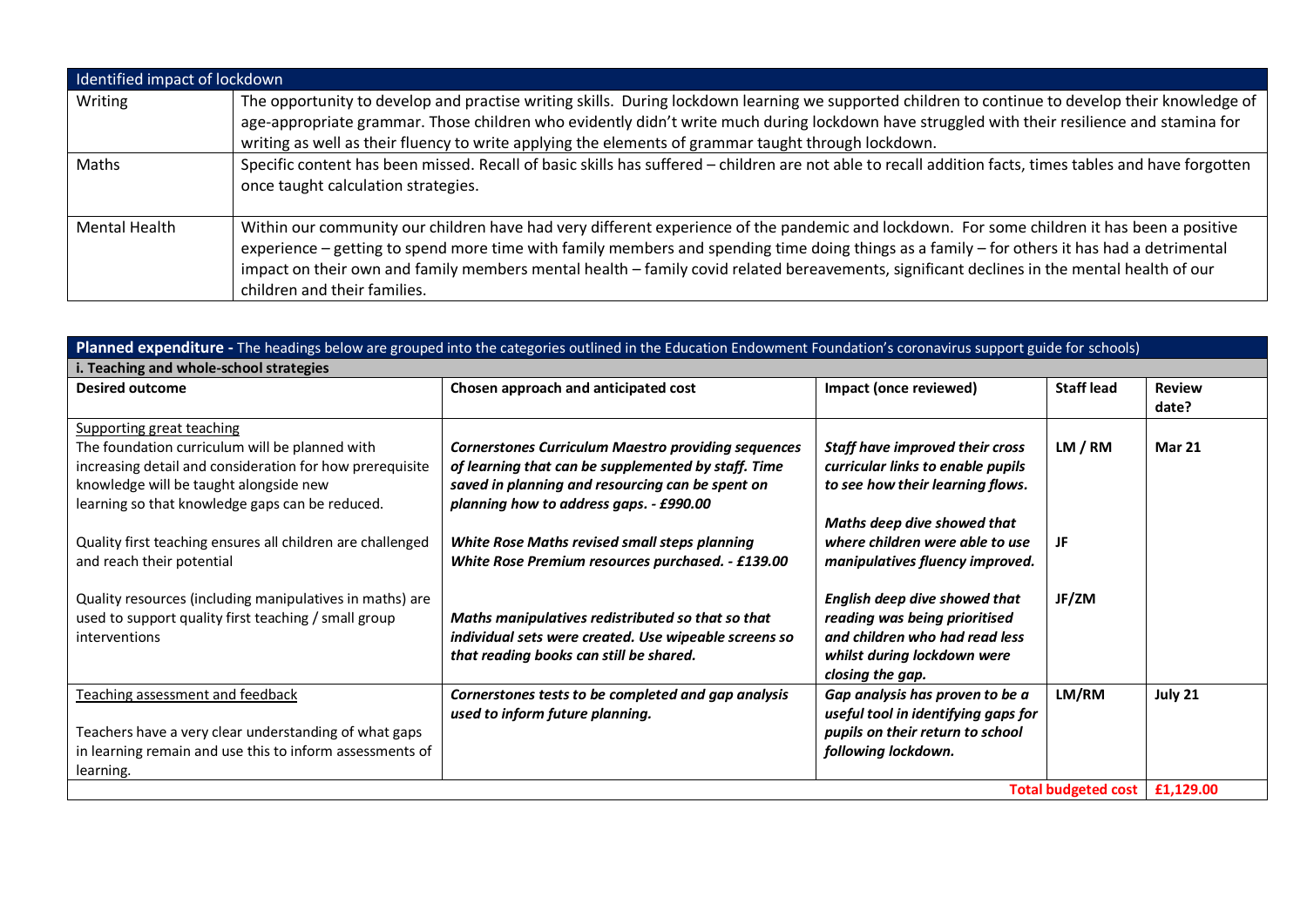| ii. Targeted approaches                                                                                                                                                                                                                                                                                                   |                                                                                                                                                                                                                                                                                                                                                                                                                                                                                  |                                                                                                                                                                                                                               |                   |                        |  |  |
|---------------------------------------------------------------------------------------------------------------------------------------------------------------------------------------------------------------------------------------------------------------------------------------------------------------------------|----------------------------------------------------------------------------------------------------------------------------------------------------------------------------------------------------------------------------------------------------------------------------------------------------------------------------------------------------------------------------------------------------------------------------------------------------------------------------------|-------------------------------------------------------------------------------------------------------------------------------------------------------------------------------------------------------------------------------|-------------------|------------------------|--|--|
| <b>Desired outcome</b>                                                                                                                                                                                                                                                                                                    | Chosen action / approach                                                                                                                                                                                                                                                                                                                                                                                                                                                         | Impact (once reviewed)                                                                                                                                                                                                        | <b>Staff lead</b> | <b>Review</b><br>date? |  |  |
| Small group tuition<br>Additional tutor employed through the NTP to support<br>identified children in Year 3 to close gaps caused by<br>lockdown. Children to receive 15 hours of tutoring (2<br>hours a week delivered in 30-minute sessions over 5<br>weeks) to support either Maths or Writing in groups of 1<br>to 3. | NTP tutor employed through ABC supply agency -<br>£3991.23                                                                                                                                                                                                                                                                                                                                                                                                                       | Pupils who worked with our<br>tutor all became more confident<br>learners and closed some of their<br>gaps in learning.                                                                                                       | <b>RM</b>         | July 21                |  |  |
| White Rose Maths<br>White Rose Maths provided revised small step unit<br>plans to support the coverage of any objectives that<br>may not have been fully covered during lockdown.                                                                                                                                         | Staff to follow small step planning and use class TA's to<br>support targeted children.- £14,210.00<br>White Rose Premium resources purchased.                                                                                                                                                                                                                                                                                                                                   | End of year maths assessment<br>clearly showed which children<br>had engaged and used the<br>resources provided during<br>lockdown.                                                                                           | JF                | July 21                |  |  |
| ELSA<br>Children with increased anxiety due to COVID and / or<br>school closures have access to ELSA                                                                                                                                                                                                                      | All classes to complete daily wellbeing (ELSA) check in<br>with children first thing in the morning so that any<br>worries / anxieties can be addressed quickly and<br>flagged up with the appropriate staff if further support<br>is needed.<br>ELSA TA to complete both daily check in's and check<br>out's with children identified as needing this support.<br>Full time ELSA TA to support children 1to1 and small<br>groups prioritising anxieties linked to the pandemic. | Daily wellbeing check ins meant<br>that we were able to offer rapid<br>support to any pupils who were<br>identified with a need.<br>Referrals were made to our<br>mental health support worker<br>and support is being given. | LP                | July 21                |  |  |
| <b>Total budgeted cost</b>                                                                                                                                                                                                                                                                                                |                                                                                                                                                                                                                                                                                                                                                                                                                                                                                  |                                                                                                                                                                                                                               |                   | £18,201.23             |  |  |

| iii. Wider strategies                                    |                                                      |                                    |                   |               |
|----------------------------------------------------------|------------------------------------------------------|------------------------------------|-------------------|---------------|
| <b>Desired outcome</b>                                   | Chosen action / approach                             | Impact (once reviewed)             | <b>Staff lead</b> | <b>Review</b> |
|                                                          |                                                      |                                    |                   | date?         |
| Supporting Parents and carers                            |                                                      |                                    |                   | July 21       |
| Children will have greater opportunities to access       | Purple Mash purchased to provide learning resources  | <b>Through Purple Mash we were</b> | -lL               |               |
| learning at home. Home-learning opportunities will not   | covering the wider curriculum. - £3095.00            | able to add our own content, so    |                   |               |
| always require parents to engage with the activities,    |                                                      | all our remote learning content    |                   |               |
| affording the children greater independence and          | My Maths purchased to support the delivery of Maths. | was accessible from one            |                   |               |
| increasing the likelihood that parents can sustain home- | $-$ £339.00                                          | platform. It also supported        |                   |               |
| learning.                                                |                                                      | pupils in completing some          | ΖM                |               |
|                                                          | Bug Club purchased to support reading at home. -     | activities independently across    |                   |               |
| Stationary packs provided for those who don't have       | £1151.38                                             | the full curriculum. Engagement    |                   |               |
| access to these resources at home.                       |                                                      | in activities on Purple Mash was   | <b>NJ</b>         |               |